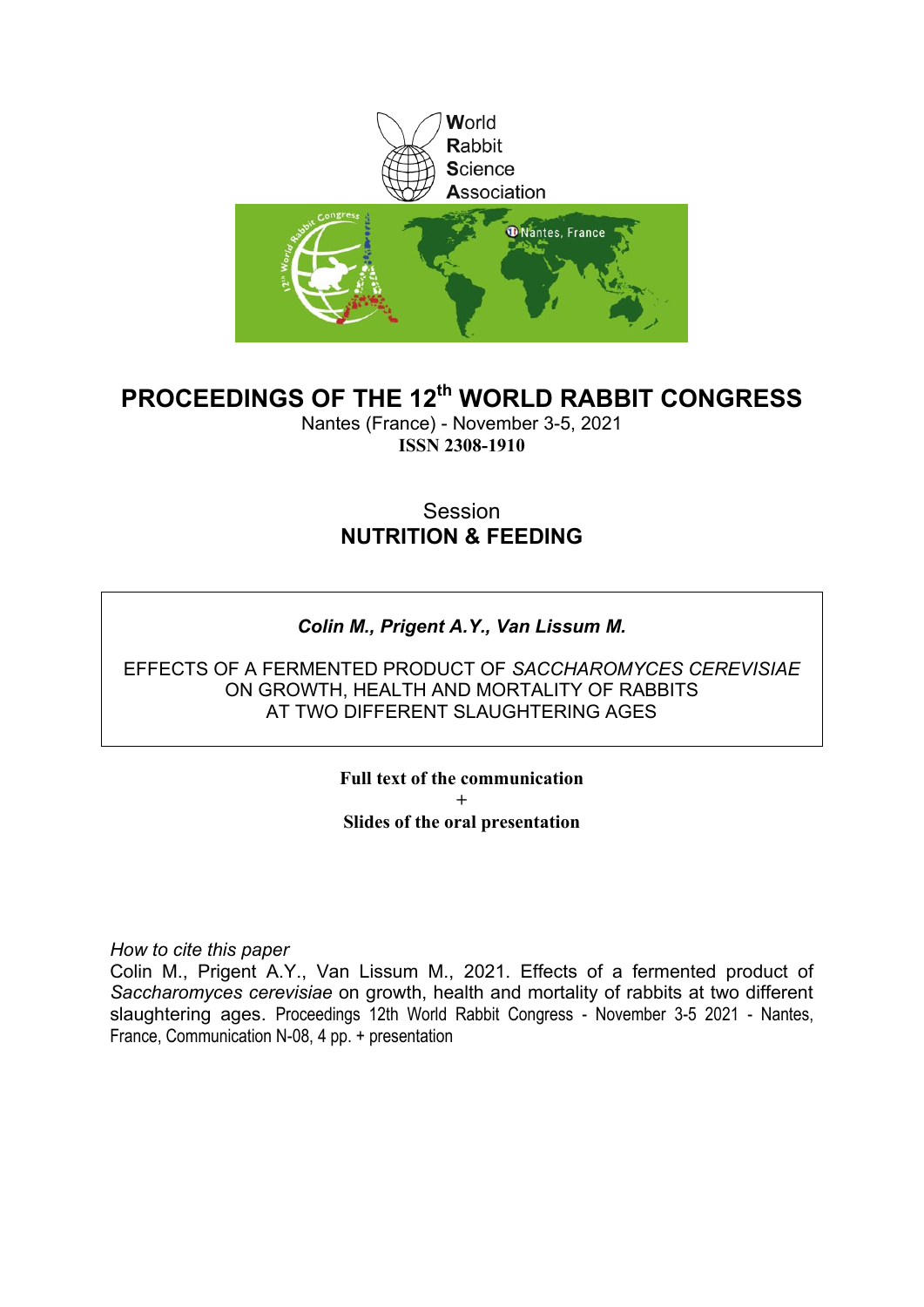### **EFFECTS OF A FERMENTED PRODUCT OF** *SACCHAROMYCES CEREVISIAE* **ON GROWTH, HEALTH AND MORTALITY OF RABBITS AT TWO DIFFERENT SLAUGHTERING AGES**

### **Colin M.<sup>1</sup> \*, Prigent A.Y.<sup>2</sup> , Van Lissum M.<sup>1</sup>**

<sup>1</sup>Copri SARL, Coat Izella N°2, 29830 - Ploudalmézeau (France)  $^{2}$ Earl 3L, Coat Izella N°4, 29830 - Ploudalmézeau (France) \*Corresponding author: copri@wanadoo.fr

#### **ABSTRACT**

During 2 successive repetitions, 1,684 "46 days old" Hycole rabbits were split between 2 treatments, a Control and one with 1 kg/ton of *Diamond V Original XPC,* a source of *Saccharomyces cerevisiae,* to evaluate its effects on the mortality, the growth, the feed intake and the feed conversion ratio (FCR) between 46 and 89 days. Every day, the mortality was registered and the feed intake estimated. The rabbits were weighted at 46, 56, 70 and 89 days. An index evaluates the daily refuse of feed, the "feed intake dropping index". In the first repetition, the *Diamond V Original XPC* decreased of 44.7% the 46-70 days mortality (P = 0.011) and increased of 3.1% the 70 days weight (P = 0.005) but no significant effects were observed in the second one with higher performances than the first repetition. The mortality 46 - 89 days decreased significantly of 38.5% and 31.6% in the both repetitions but the weight at 89 days was not affected. The "feed intake dropping index" decreased between 62 and 76% for the 2 periods 46-70 days and 46-89 days (P<0.001). In conclusion, the *Diamond V Original XPC* is an interesting solution to improve the growth and to decrease the mortality of rabbits, particularly in a context of deteriorated performances or for improving mortality in the production of "heavy rabbits".

**Key words**: Rabbit, probiotic, *Saccharomyces,* mortality*.*

#### **INTRODUCTION**

Among the natural additives developed to improve the performances and the health of rabbits (Maertens et al., 2006), the yeast *Saccharomyces cerevisiae* has been studied with products corresponding to 2 technologies: *Biosaf* SC 47 from *Lesaffre* (Maertens and De Groote., 1992; Kimse., 2009; Kimse *et al.,* 2012; Belhassen *et al.,* 2016) and *Levucell* from *Lallemand* (Rotolo *et al*., 2014). A third source of *Saccharomyces cerevisiae,* the *Diamond V Original XPC* from *Diamond V* is used in Ruminants, pig, horse, poultry and fishes (Xu *et al*., 2003) but has not been tested in the rabbit. This work researches the effects of *Diamond V* Or*iginal XPC* in growing rabbits and compares its results with the ones obtained with the 2 other sources of *Saccharomyces cerevisiae* already studied. It was carried out on a number of animals (1,684) higher than the other publications, giving good conditions for a statistical interpretation of the mortality. Besides, considering the different markets situation, it was carried out for "middle size rabbits" slaughtered at 70 days (1.4 to 1.6 kg of carcass weight) and for "heavy rabbits" slaughtered at 89 days (1.8 to 2.0 kg of carcass weight). A part of these results concerning the results at 70 days of age has already been published (Colin *et al*., 2019).

#### **MATERIALS AND METHODS**

#### **General presentation**

This work took place at Earl 3L (29830 – Ploudalmézeau (France) in October - November 2018 involving 872 rabbits and in December 2018 - January 2019 involving 812 rabbits (2 repetitions); it consisted in comparing a Control feed with one bringing 1 kg/t of "*Diamond V Original XPC*.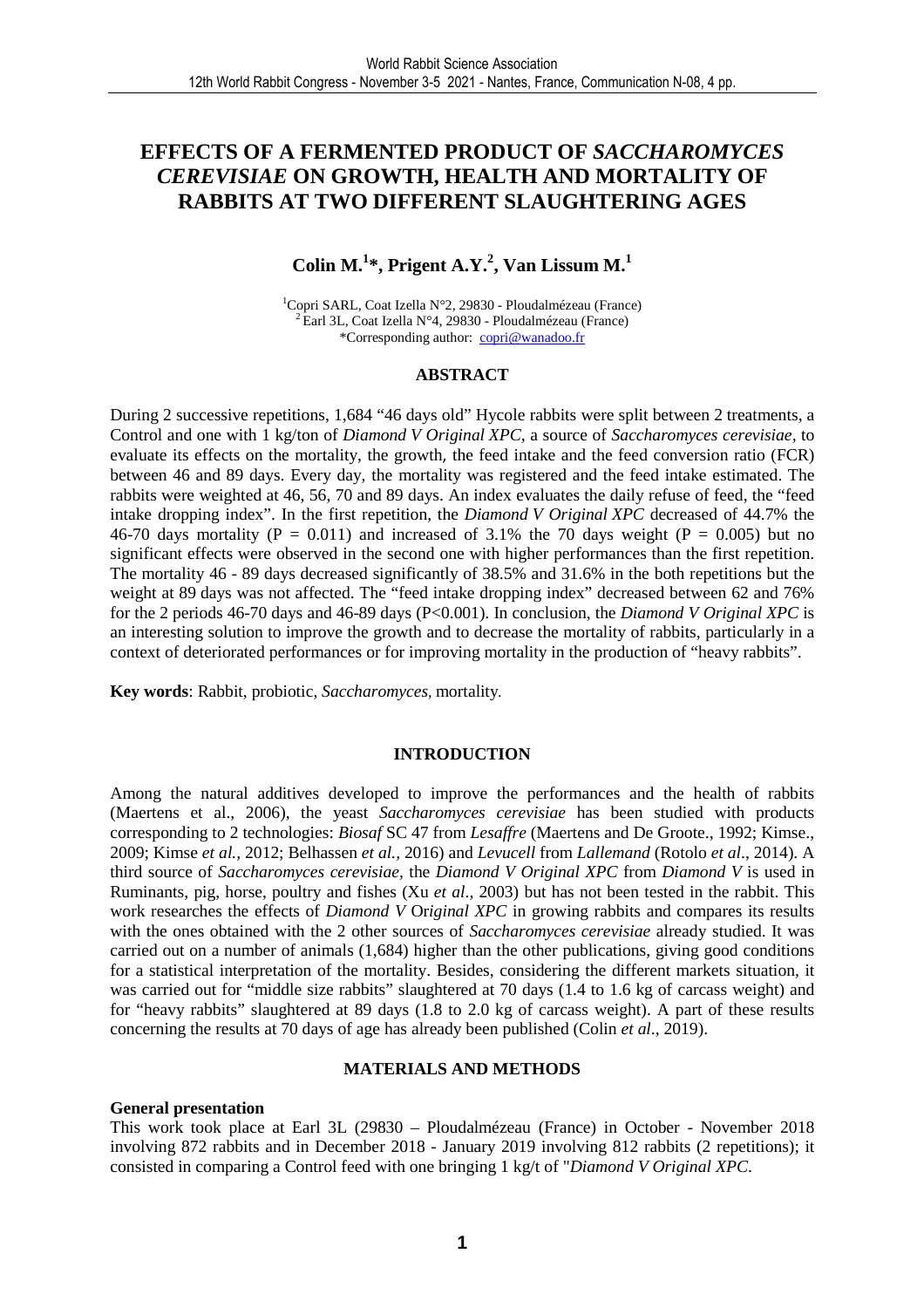#### **Animals**

The 1,684 rabbits of the 2 repetitions, corresponding to the Hycole genetic, were 46 days old at the beginning of the experimentation. They were housed in collective cages of 6 rabbits/cage grouped in modules of 6 cages. The cages of the same module received the same feed and these 2 ones were distributed alternately in the building to avoid a "location effect". The ages at sale were 87 days for the first group and 91 for the second one (average: 89 days).

#### **Feeds**

Diets and feed programs have already been published (Colin *et al.,* 2017). In the experimental feed, the *Diamond V Original XPC* was incorporated at a rate of 1 kg/t. No other additive was used.

#### **Experimental Procedure**

Mortalities were recorded daily to calculate the percentages of mortality; rabbits were weighed at 46, 56, 70 days and for sale to calculate the average weights and the ADG between these ages. The measure of morbidity is important to judge the health status of rabbits during nutritional experiments (Bennegadi *et al.,* 2001) but is difficult to apply in tests with a large number of rabbits bred in collective cages. A simplified method was carried out consisting in evaluating qualitatively every day the refusals of feed distributed the day before: 0 corresponds to a total intake of the ration; 5 to a total refusal. This value is then divided by the number of cages assigned to the treatments to get the "feed intake dropping index". The values for the total periods correspond to the averages of the data recorded during the time intervals composing them weighted by their duration expressed in days.

#### **Statistical Analysis**

Growth performances, morbidity and feed conversion ratio were studied by variance analysis (ANOVA). The same method was used for the mortalities after Boolean transformation of the data by assigning the value 1 to dead rabbits and the value 0 to live ones (Teillet *et al*, 2011).

#### **RESULTS AND DISCUSSION**

Mortalities were low from 46 to 56 days (less than 1 percentage unit) which is not classical and is difficult to explain; they were higher between 56 and 70 days and between 70-89 days (Table 1). The *Diamond V Original XPC* reduced significantly the mortality between 56 and 70 days (- 44.7%) in the first repetition ( $P = 0.011$ ) and highly significantly between 70 and 89 days (-31.7%) in the second one ( $P = 0.008$ ). Globally, the mortality was reduced highly significantly between 46 and 70 days  $(-46.4\%)$  for the first repetition (P = 0.005) and significantly between 46 and 89 days (–38.5% and – 31.6%) for the both ones (respectively,  $P = 0.005$  and  $P = 0.016$ ). The reduction of the mortality before 70 days in the first repetition is coherent with the results of Maertens and De Groote (1992) and of Kimse (2009) obtained with another origin of *Saccharomyces cerevisiae* (Biosaf SC 47 Lesaffre). The absence of significant difference for the mortality  $46 - 70$  days in the second repetition can be explained by a mortality in this repetition lower than in the first one. Besides, the strong decrease of the mortality between 70 and 89 days and for the total period 46 – 89 days demonstrates the interest of this product for a production of "heavy rabbits". Globally, the "feed intake dropping index" was low from 46 to 56 days; it increased a lot between 56 and 70 days and decreased between 70-89 days (Table 1). In the 2 repetitions, the *Diamond V Original XPC* reduced very highly significantly this "feed intake dropping index" between 56 days and 70 days (- 62.3% and - 76.5%) (P<0.001) and for the 2 periods 46-70 days (- 65.2% and – 76.6%) and 46-89 days (- 58.5% and - 56.7%) (P<0.001). The lower "feed intake dropping index" with the *Diamond V Original XPC* is coherent with the reduction of the morbidity observed by Kimse (2009) when *Saccharomyces cerevisiae* is incorporated in the feed, probably in relationships with an improvement of the digestive health.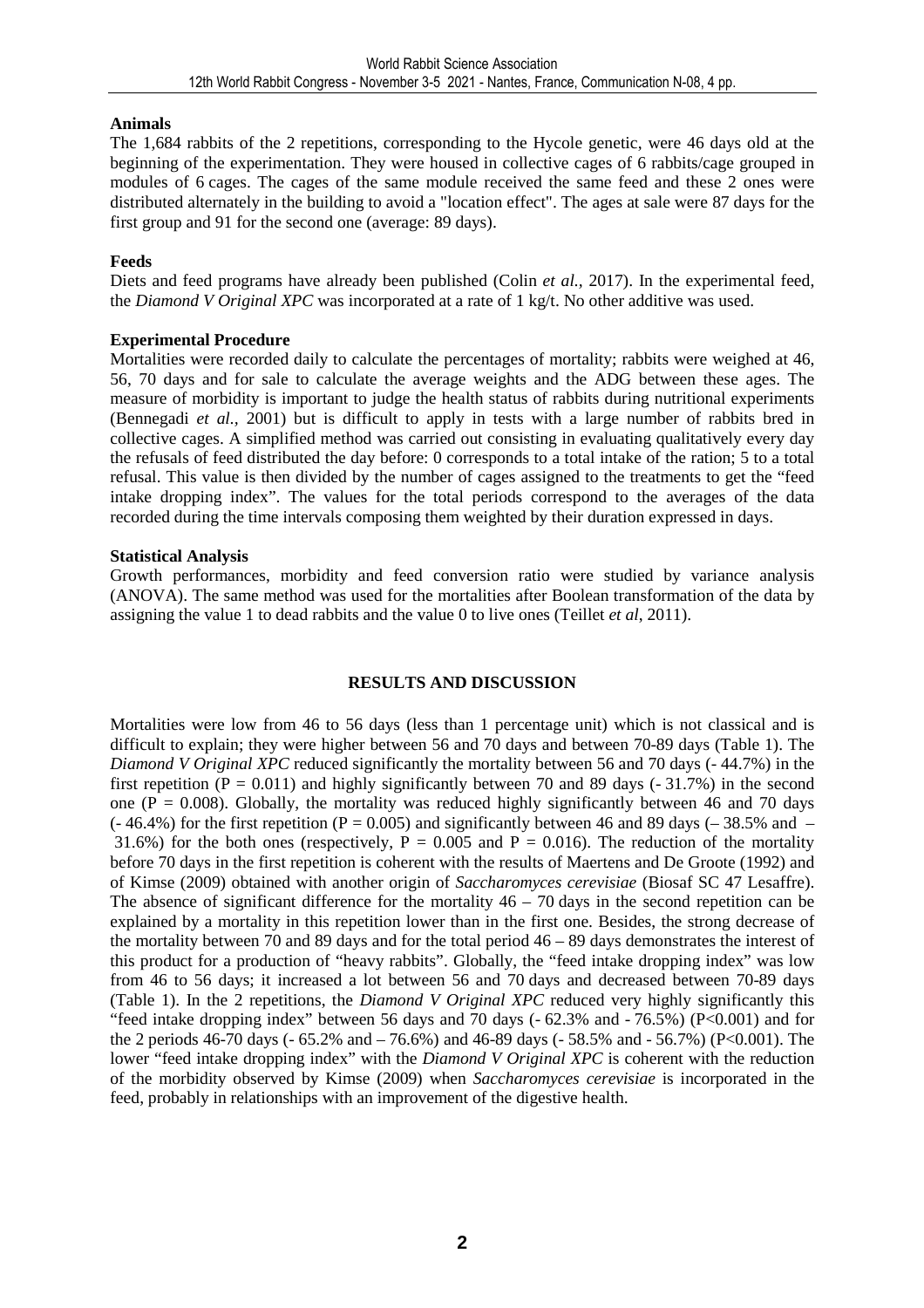| <b>Treatments</b>                              | Age         | <b>Control</b>      | Diamond V<br>Original XPC | $\mathbf P$ |
|------------------------------------------------|-------------|---------------------|---------------------------|-------------|
|                                                |             | Repetition 1        |                           |             |
| Number of rabbits                              |             | 456                 | 416                       |             |
|                                                | 46 - 56 d   | 1.3                 | 0.5                       | 0.199       |
| Mortality                                      | $56 - 70d$  | 11.4                | 6.3                       | 0.011       |
| (% weaned rabbits)                             | 70 - 89 d   | 7.2                 | 5.5                       | 0.320       |
|                                                | $46 - 70d$  | 12.7                | 6.8                       | 0.005       |
|                                                | $46 - 89$ d | 20.0                | 12.3                      | 0.005       |
| Mortality 70-89 days (% "70 days old" rabbits) |             | 8.3                 | 5.9                       | 0.215       |
|                                                | $46 - 56$ d | 7.23                | 1.7                       | 0.006       |
|                                                | $56 - 70d$  | 22.6                | 8.5                       | < 0.001     |
| "Feed intake dropping"                         | 70 - 89 d   | 4.8                 | 3.9                       | 0.436       |
| index".                                        | $46 - 70d$  | 16.1                | 5.6                       | < 0.001     |
|                                                | 46 - 89 d   | 11.8                | 4.9                       | < 0.001     |
|                                                |             | <b>Repetition 2</b> |                           |             |
| Number of rabbits                              |             | 392                 | 420                       |             |
|                                                | $46 - 56$ d | 1.0                 | 0.5                       | 0.367       |
| Mortality (% weaned                            | 56 - 70 d   | 7.1                 | 6.7                       | 0.796       |
| rabbits)                                       | 70 - 89 d   | 15.8                | 9.3                       | 0.008       |
|                                                | $46 - 70d$  | 8.2                 | 7.1                       | 0.599       |
|                                                | 46 - 89 d   | 24.0                | 16.4                      | 0.016       |
| Mortality 70-89 days (% "70 days old" rabbits) |             | 17.2                | 12.0                      | 0.007       |
|                                                | $46 - 56$ d | 0.97                | 0.30                      | 0.418       |
|                                                | $56 - 70d$  | 15.2                | 3.6                       | < 0.001     |
| "Feed intake dropping"                         | 70 - 89 d   | 10.3                | 6.5                       | 0.888       |
| index".                                        | 46 - 70 d   | 8.9                 | 2.1                       | < 0.001     |
|                                                | 46 - 89 d   | 9.5                 | 4.1                       | < 0.001     |

#### Table 1: Mortality and "feed intake dropping index"

The weights at 46 days were heavy with the 2 diets (Table 2), consequence of the high growth before weaning. The *Diamond V Original XPC* has no effect on the weights at 56 days and at 89 days*.*  It increased highly significantly the weight at 70 days  $(+3.1\%)$  in the first repetition (P = 0.005) but has no effect in the second one. This difference can be explained by a "70 days weight" high in the second repetition but lower than the ones generally registered in the farm for the first one. In the first repetition, the ADG between 56 and 70 days was highly significantly higher  $(+ 7.9%)$  with the *Diamond V Original XPC* ( $P = 0.004$ ) compared to the control and the one between 70 and 89 days significantly lower (-15.4%). The results of the first repetition agree with Maertens and De Groote (1992) reporting an increase of 4.3% of the 70 days weight and the ones of the second repetition with Belhassen et al., (2016) who don't see any effect. Kimse (2009) has already indicated differences for the effects of *Saccharomyces cerevisiae* between the experimentations. Besides, the weights at 89 days are not modified, in accordance with the observations of Rotolo *et al.,* (2014) on rabbits of 84 days. The feed intake was lower for the control feed than for the *Diamond V Original XPC* in the first repetition. But it didn't change in the second one in agreement with Kimse *et al.,* (2012); Rotolo *et al*., (2014); Belhassen *et al.,* (2016). The FCR was lower with the *Diamond V Original XPC* at the two ages and in the 2 repetitions*,* probably in relation with the decrease of mortality in this treatment.

#### **CONCLUSIONS**

The incorporation of 1 kg/t of the *Diamond V Original XPC* has different effects between the 2 repetitions. In the first one, it decreases highly significantly the mortality 46-70 days and increases highly significantly the weight at 70 days but no significant effects are observed in the second one. The difference between the 2 repetitions can be explained by better performances in the second repetition than in the first one. Consequently, it seems that the *Diamond V Original XPC* is more efficient in a context of degraded performances. The mortality 46 - 89 days decreases in the both repetition. Globally, the "feed intake dropping index" decreased very highly significantly in the 2 repetitions, probably in relationships with the decrease of mortality. In conclusion, the *Diamond V Original XPC* is an interesting solution to improve the growth and viability of rabbits, particularly in a context of deteriorated performances or for the production of "heavy rabbits".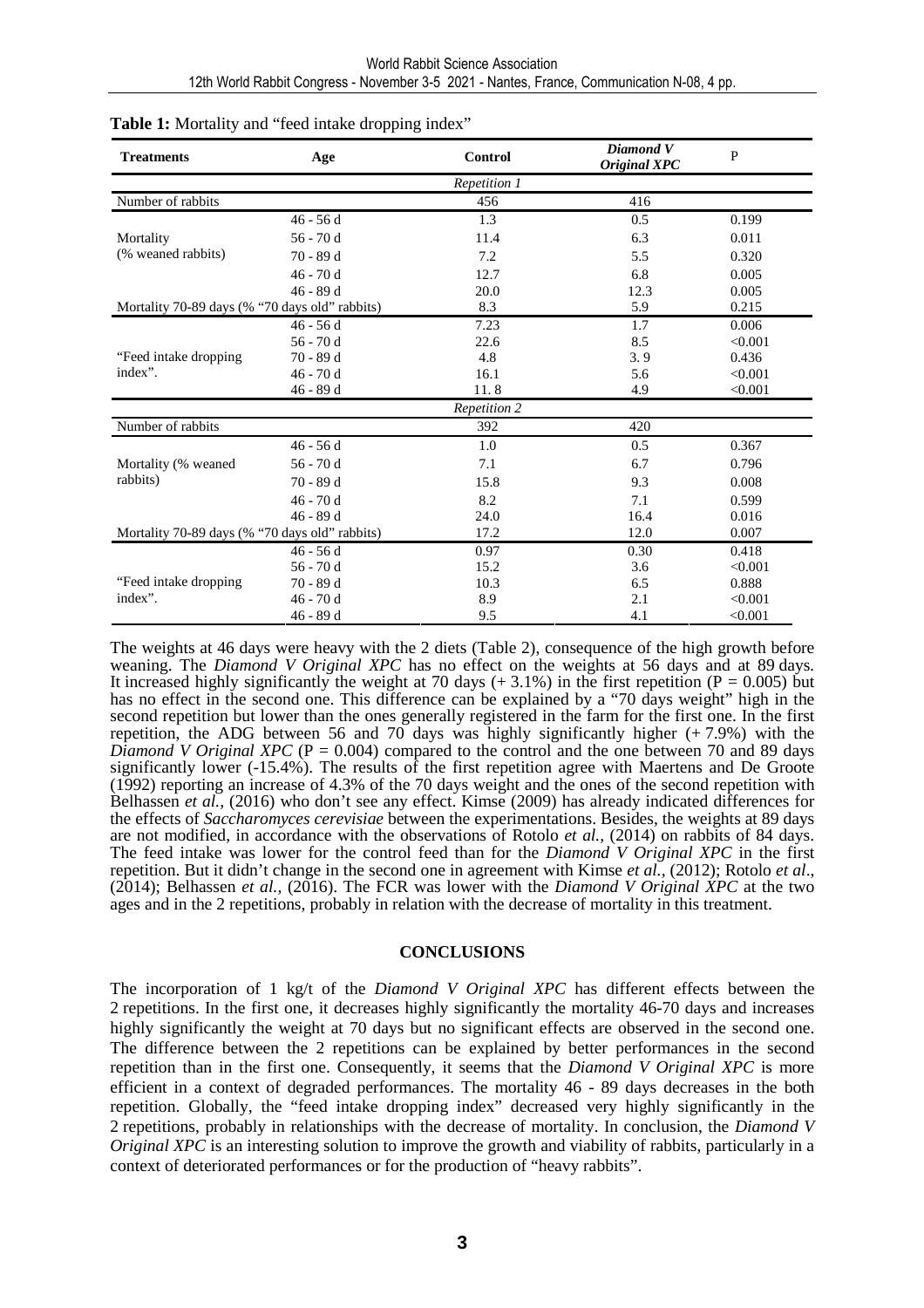| <b>Treatments</b>   | Age $(d)$ | Control | Diamond V<br><b>Original XPC</b> | rsd       | ${\bf P}$ |  |  |  |
|---------------------|-----------|---------|----------------------------------|-----------|-----------|--|--|--|
| Repetition 1        |           |         |                                  |           |           |  |  |  |
| Weight (kg)         | 46        | 1.472   | 1.477                            | 0.082     | 0.683     |  |  |  |
|                     | 56        | 1.851   | 1.858                            | 0.094     | 0.637     |  |  |  |
|                     | 70        | 2.230   | 2.301                            | 0.153     | 0.005     |  |  |  |
|                     | 89        | 2.687   | 2.691                            | 0.213     | 0.900     |  |  |  |
| $\overline{ADG}(g)$ | $46 - 56$ | 37.9    | 38.1                             | 6.9       | 0.873     |  |  |  |
|                     | $46 - 70$ | 30.3    | 32.9                             | 5.5       | 0.004     |  |  |  |
|                     | $70 - 89$ | 28.5    | 24.1                             | 11.8      | 0.021     |  |  |  |
|                     | $46 - 89$ | 29.6    | 29.6                             | 5.1       | 0.975     |  |  |  |
| Feed intake         | 46-70     | 101,8   | 109,0                            | <b>NA</b> | <b>NA</b> |  |  |  |
| (g/d)               | 46-89     | 112.8   | 117.4                            | <b>NA</b> | <b>NA</b> |  |  |  |
| <b>FCR</b>          | $46 - 70$ | 5.66    | 4.23                             | 0.26      | < 0.001   |  |  |  |
|                     | 46-89     | 6.60    | 5.34                             | 0.46      | < 0.001   |  |  |  |
| Repetition 2        |           |         |                                  |           |           |  |  |  |
| Weight (kg)         | 46        | 1.570   | 1.569                            | 0.082     | 0.934     |  |  |  |
|                     | 56        | 1.938   | 1.927                            | 0.086     | 0.472     |  |  |  |
|                     | 70        | 2.408   | 2.419                            | 0.120     | 0.630     |  |  |  |
|                     | 89        | 2.962   | 2.941                            | 0.211     | 0.595     |  |  |  |
| ADG(g)              | $46 - 56$ | 40.9    | 39.7                             | 9.2       | 0.507     |  |  |  |
|                     | $46 - 70$ | 36.4    | 37.0                             | 5.6       | 0.613     |  |  |  |
|                     | $70 - 89$ | 31.8    | 31.2                             | 4.9       | 0.260     |  |  |  |
|                     | $46 - 89$ | 31.6    | 31.2                             | 4.9       | 0.317     |  |  |  |
| Feed intake         | $46 - 70$ | 114.4   | 114.1                            | NA        | <b>NA</b> |  |  |  |
| (g/d)               | 46-89     | 115.2   | 113.6                            | NA        | <b>NA</b> |  |  |  |
| <b>FCR</b>          | 46-70     | 4.23    | 4.00                             | 0.49      | < 0.001   |  |  |  |
|                     | 46-89     | 7.01    | 5.63                             | 0.49      | < 0.001   |  |  |  |

#### **Table 2: Growth performances**

NA: Not available

#### **REFERENCES**

- Belhassen T., Bonai A., Gerencsér Z.S., Matics Z.S., Tuboly T., Bergaoui R., Kovacs M. 2016. Effect of diet supplementation with live yeast *Saccharomyces cerevisiae* on growth performance, caecal ecosystem and health of growing rabbits. *World Rabbit Sci*., 24, 191-200.
- Bennegadi N., Gidenne T., Licois D. 2001. Impact of fibre deficiency and sanitary status on non-specific enteropathy of the growing rabbit. *Anim. Res., 50. 401-413.*
- Colin M., Delarue J., Caillaud L., Prigent A.Y. 2017. Effets de l'incorporation de microalgues dans l'alimentation des lapins sur leurs performances et la teneur en DHA de leur viande*. 17èmes Journ. Rech. cunicole. Le Mans (France). 79-82.*
- Colin M., Le Ven L., Prigent A.Y., Pavlidis H. 2019. Effets d'un produit de fermentation de *Saccharomyces cerevisiae* sur la viabilité, la croissance et la composition de la viande chez le lapin en croissance. 18<sup>èmes</sup> Journées de la Recherche Cunicole. 27 – 28 mai 2019. Nantes. (France). 132-135
- Kimse M., 2009. Caractérisation de l'écosystème cæcal et santé digestive du lapin: contrôle nutritionnel et interaction avec la levure probiotique *Saccharomyces cerevisiae*. *Thèse PhD. Institut National Polytechnique de Toulouse. 229 pp +* annexe*.*
- Kimsé M., Bayourthe C., Monteils V., Fortun-Lamothe L., Cauquil L., Combes S., Gidenne T. 2012. Live yeast stability in rabbit digestive tract: Consequences on the caecal ecosystem, digestion, growth and digestive health. *Animal Science and technology,* 173, 235-243.
- Maertens L., De Groote G., 1992. Effect of a dietary supplementation of yeast on the zootechnical performances of does and weaning rabbits. *Proc. 5th WRSA Congress. Oregon. USA. 1079-1086.*
- Maertens L., Falcao-e-Cunha L., Marounek M. 2006. Feed additives to reduce use of antibiotics. *Advances in rabbit science. Plot-it-bvta édr. Merelbeke (Belgique). 259-266*.
- Rotolo L., Gai F., Peiretti P., Ortoffi M.; Zoccarato I., Gasco L. 2014. Live yeast (Saccharomyces cerevisiae var. boulardii) supplementation in fattening rabbit diet: Effect on performance and meat quality. *Livestock Science*, 162, 178-184.
- Teillet B. Colin M. Armengol J. Prigent A.Y., 2011. Effet d'un extrait de graines de caroube partiellement décortiquées sur les performances de viabilité et de croissance chez le lapin. *14èmes Journées de la Recherche cunicole. Le Mans (France). 22-23 Novembre 2011. 5-8.*
- Xu T.S., Lei X.Q., Dong S.L, Jia S.R. 2003.Utilization of diamond V « XP » yeast culture in farming. . Journal of Henan University of Science and technology (Agricultural Science), 01.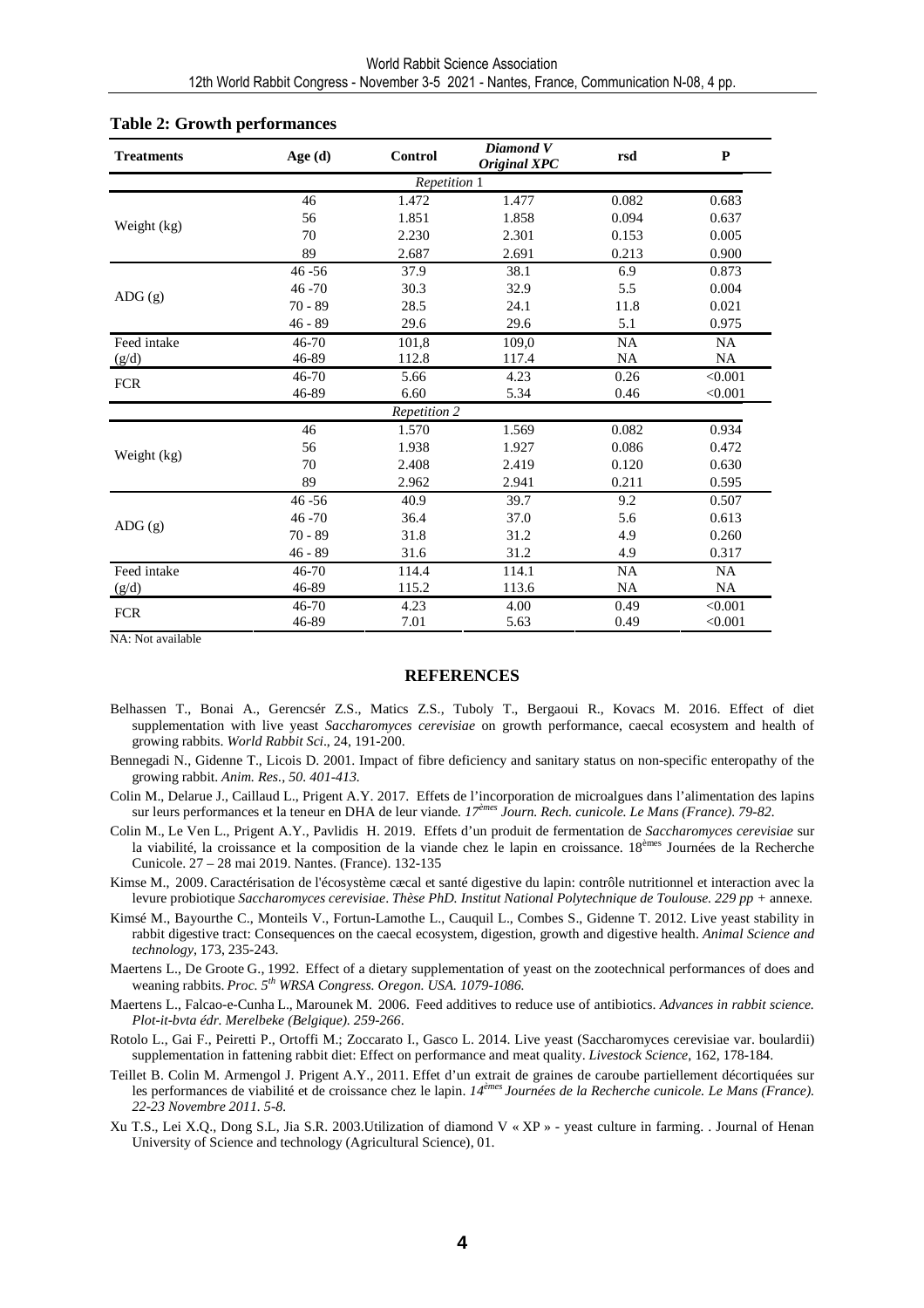



# **EFFECTS OF A FERMENTATION PRODUCT OF**  *SACCHAROMYCES CEREVISIAE* **ON THE VIABILITY AND THE GROWTH OF RABBITS AT 2 DIFFERENT AGES OF SLAUGHTERING.**

**Colin M.<sup>1</sup>\*, Prigent A.Y. 2 , Van Lissum M. 1 ,** <sup>1</sup>Copri SARL, Coat Izella N°2, 29830 - Ploudalmézeau (France) <sup>2</sup>Earl 3L, Coat Izella N°4, 29830 - Ploudalmézeau (France) \* contact: michel.colin@coprisarl.com



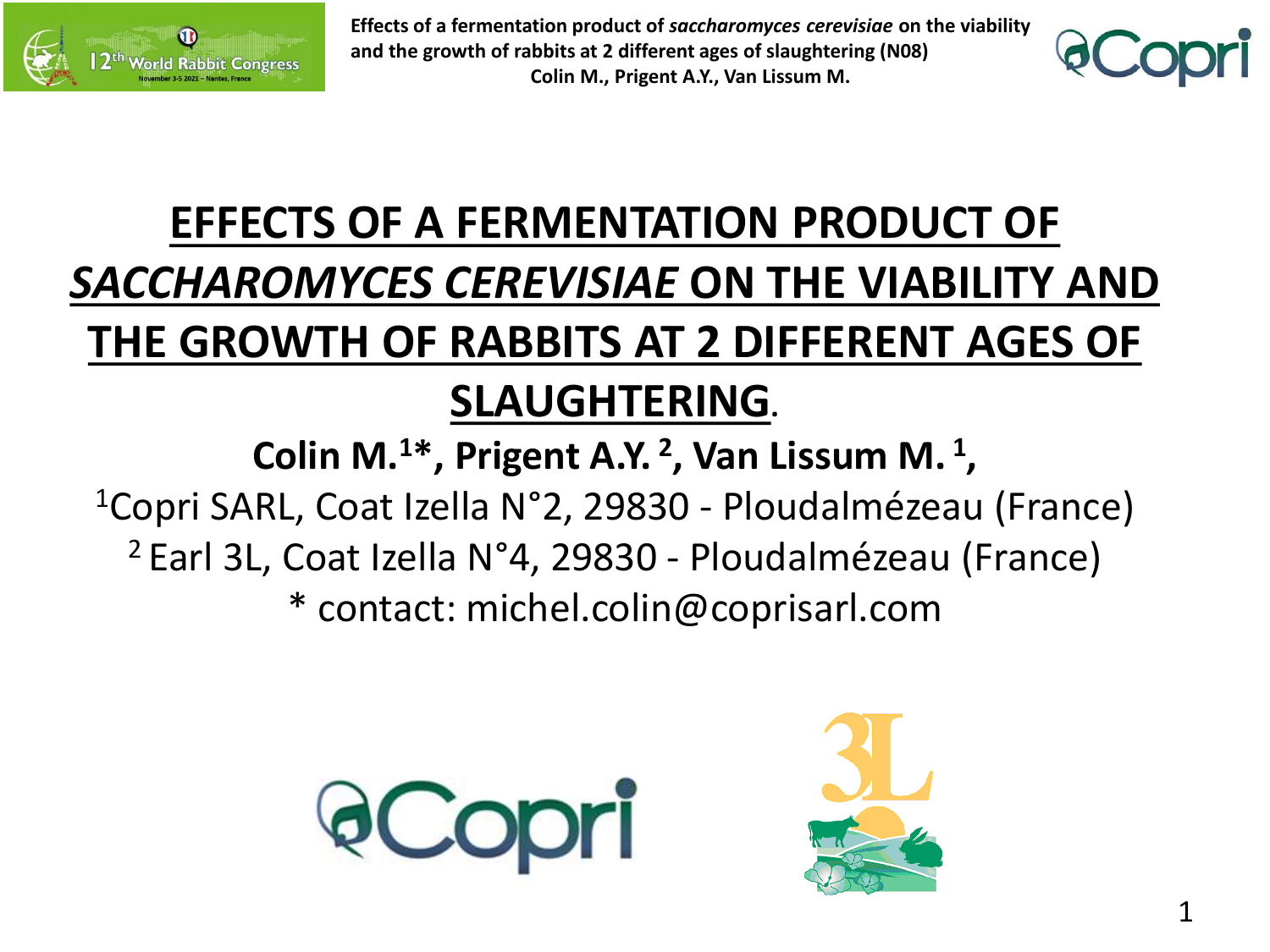



# **INTRODUCTION**

In rabbits with significant improvements in growth and viability related with the incorporation of *Saccharomyces cerevisiae* in feed.

One product from *Saccharomyces cerevisiae, Diamond V Original XPC* tested favorably in chicken, in turkey and in piglet but no information available for rabbits.

Purpose of this work:

Researching the effects of *Diamond V Original XPC* in the growing – finishing rabbit at 2 different slaughtering ages.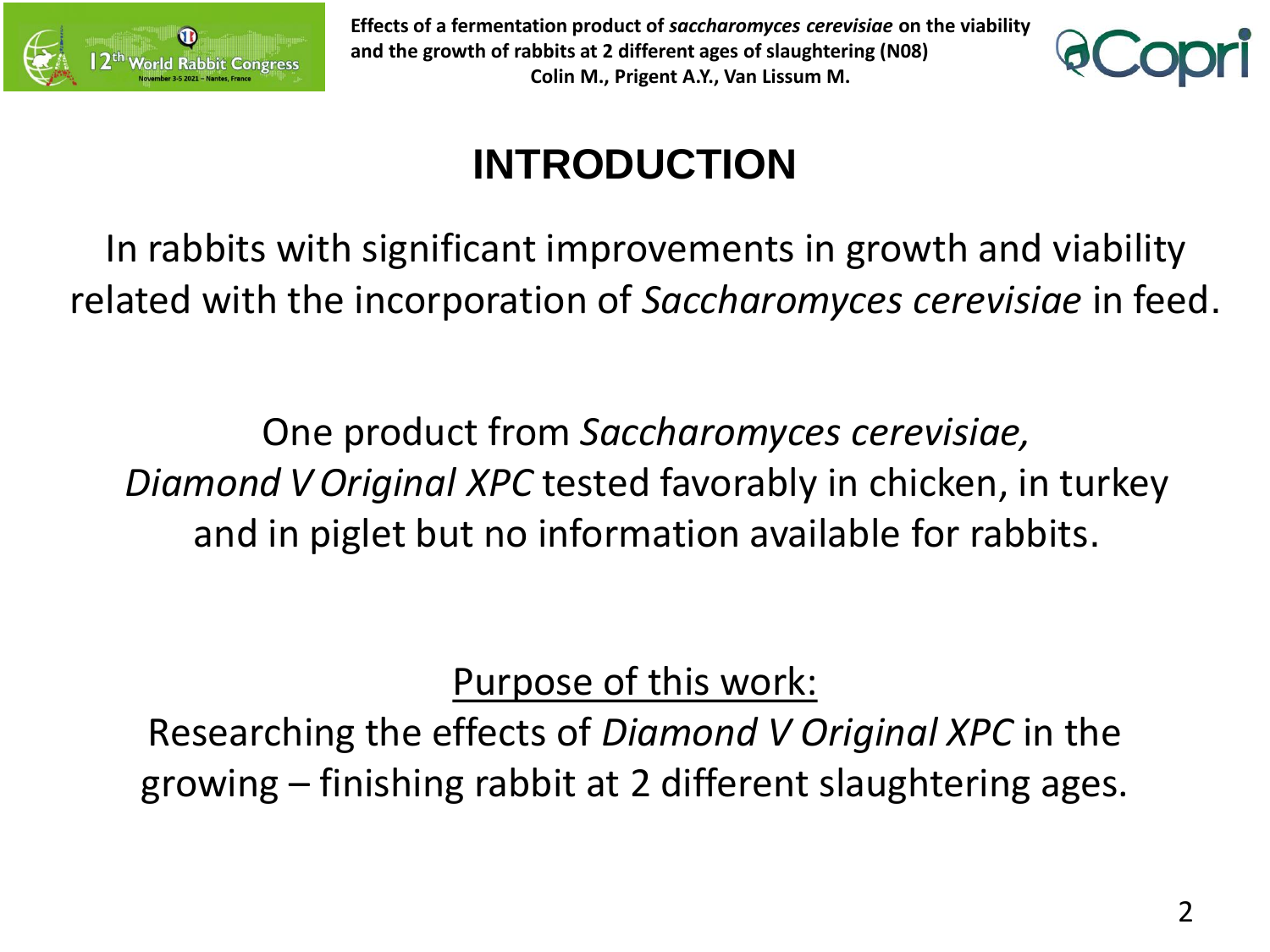



## **METHODS**

Study of the effects of the incorporation of *Diamond V Original XPC* into the growing – fattening feeds on the performance of rabbits at 70 and 89 days.

Two successive batches of weaned rabbits representing

1.684.rabbits were split between 2 feeds, a control one and one supplemented with 1 kg/ton of *Diamond V Original XPC.*

Measured criteria's

- Daily mortality and morbidity.
- Weight of the rabbits at weaning, 56, 70 and 89 days.
	- Daily feed intake.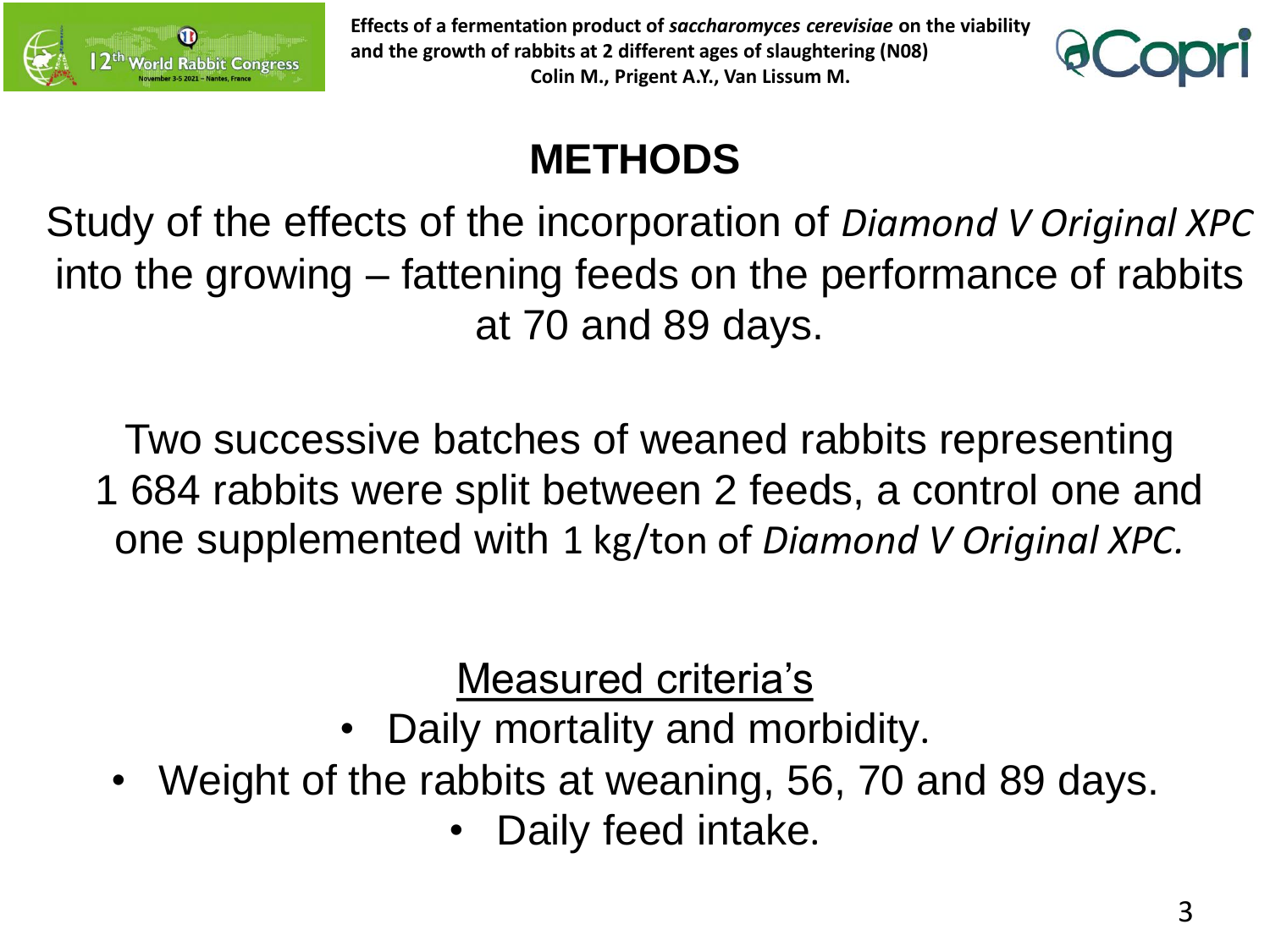



## **RESULTS 1: MORTALITY AND MORBIDITY**

## During all the growing – fattening period, the incorporation of 1 kg/ton of *Diamond V Original XPC* decreases

- Significantly the mortality.
- Very highly significantly the morbidity.

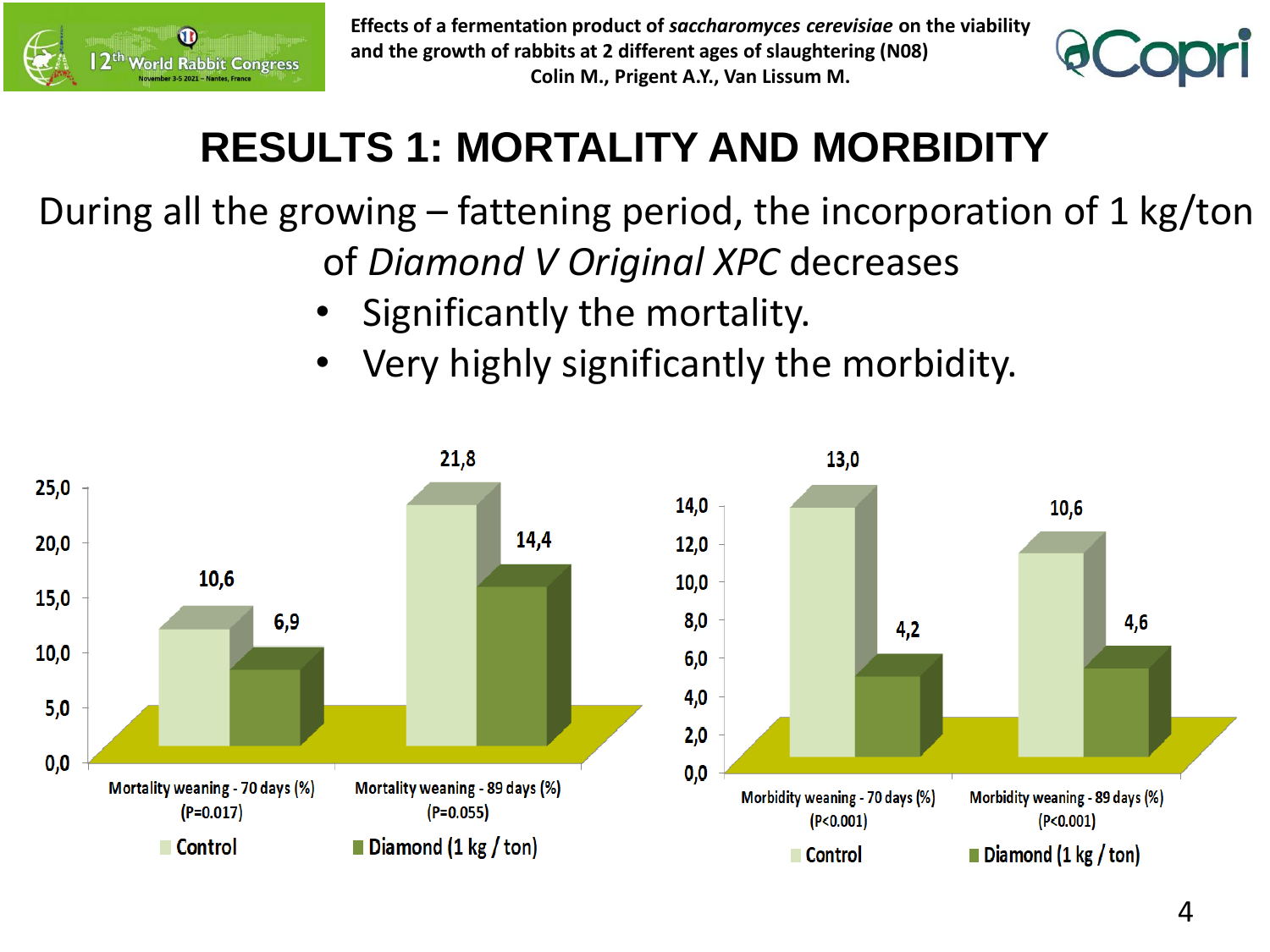



## **RESULTS 2: GROWTH AND FCR**

- ADG highly significantly higher with Diamond till 70 days.
- Between 70 and 90 days, compensatory grow in favor of the control diet.
- At 70 days, rabbits with Diamond heavier than the control ones (+50.grams). Same weight at 89 days.
- *Diamond V Original XPC* improves the FCR (-0.8 to -1.3).



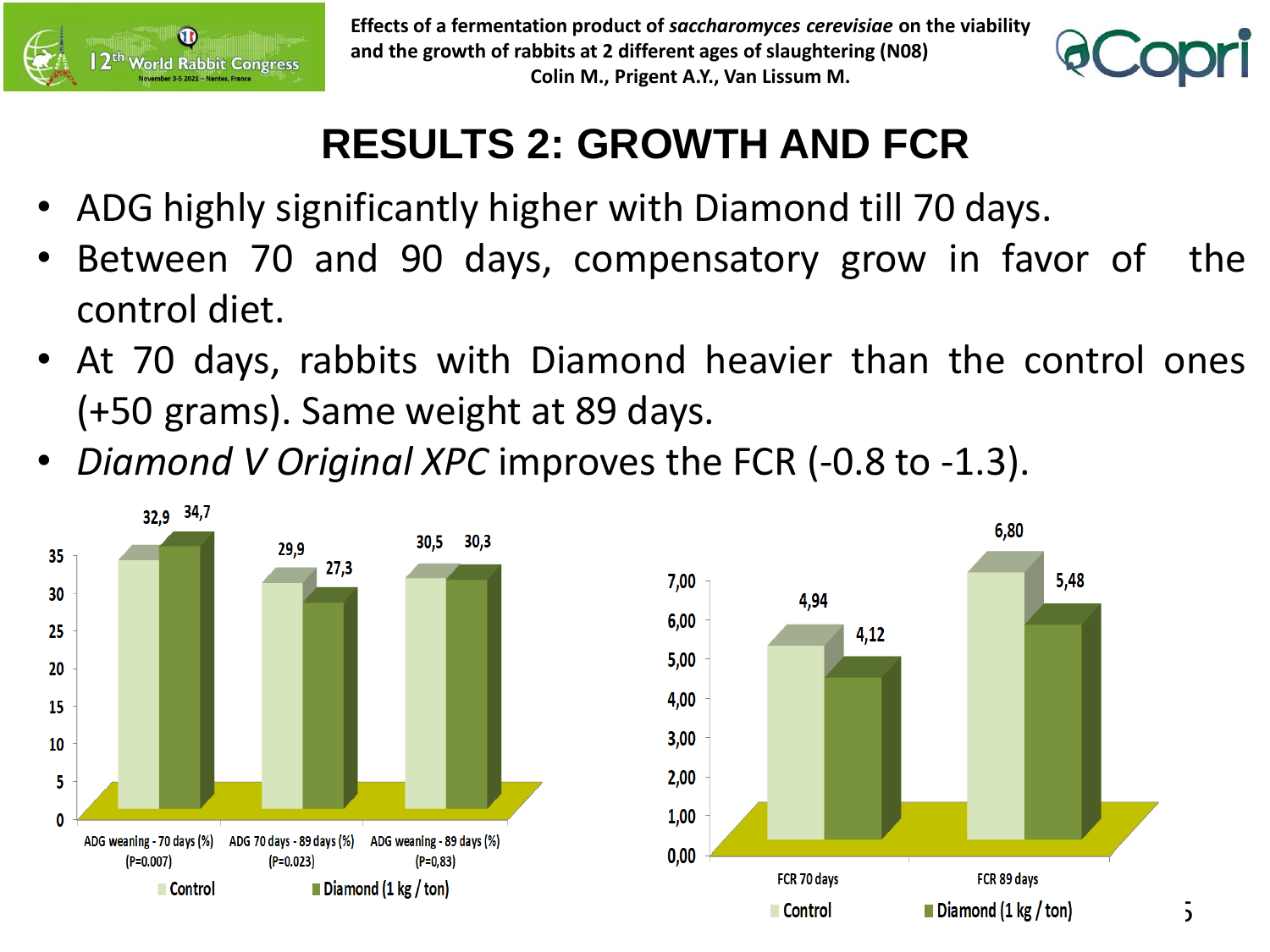



# **CONCLUSIONS**

Consequences of incorporation of 1kg / ton of *Diamond V Original XPC* in the growing fattening feed

- Decrease of the mortality (-3.5 to -7.5%).
- Decrease of the morbidity (-5 to -9%).
- Increase the ADG till 70 days (+2.8 g / day) but not after 70 days.
- Improve of the weight at 70 days (+50) grams) but not the one at 90 days.
- Decrease of the FCR(-0.8 to -1.3).